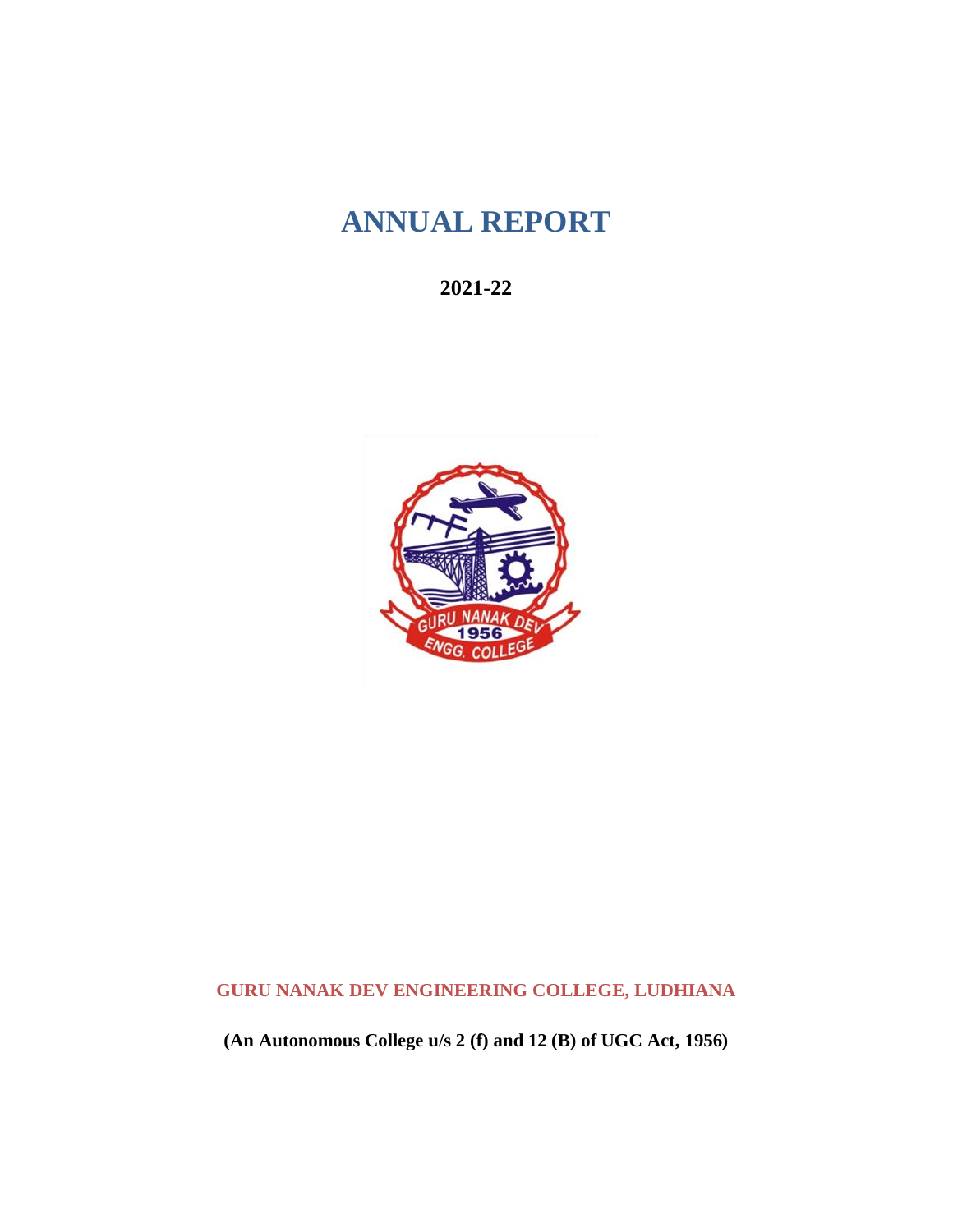## **1. Preamble**

Nankana Sahib Education Trust (NSET) was founded in memory of the most sacred and historic place Sri Nankana Sahib, the birthplace of Guru Nanak Dev Ji. The institute was conceived and developed by NSET with active support of Shiromani Gurdwara Prabandhak Committee, Punjab Government and the Panchayat of 'Gill' Village under the mission 'Removal of economic backwardness through technology'. Commitment of a new initiative - to uplift the weaker section of Rural Punjab by admitting 70% of students belonging to rural areas - was made to the Nation on 8<sup>th</sup> April, 1956, whereby foundation stone of the College building was laid by Dr. Rajendra Prasad, the first President of India. Over 37000 engineers who graduated from the College during more than 65 years of its existence have played a significant role in nation building. Many of our alumni have reached the highest echelons of industry, both at the national and international spectrum.

### **2. Academic Programs**

At the time of inception, a Bachelor's degree course was offered in Civil Engineering but the very next year, 'Electrical Engineering' and 'Mechanical Engineering' streams were also included. Thereafter, diversified degree courses in 'Electronics & Communication Engineering', 'Production Engineering', 'Computer Science & Engineering' and 'Information Technology' were introduced to meet the changing requirements of the industry. A full-time Post-graduate course in 'Production Engineering' and Part-Time courses in other disciplines (one offered by each department) were started in the early eighties.

In the year 2019, the School of Architecture was also founded which is a 5-year Bachelors program - duly recognized by the Council of Architecture under I.K.G Punjab Technical University, Kapurthala.

Presently, the institute offers following programs:

#### **Program Name** Sanctioned Seats

i. B.Tech. (CE/CSE/ECE/EE/IT/ME/PE) 795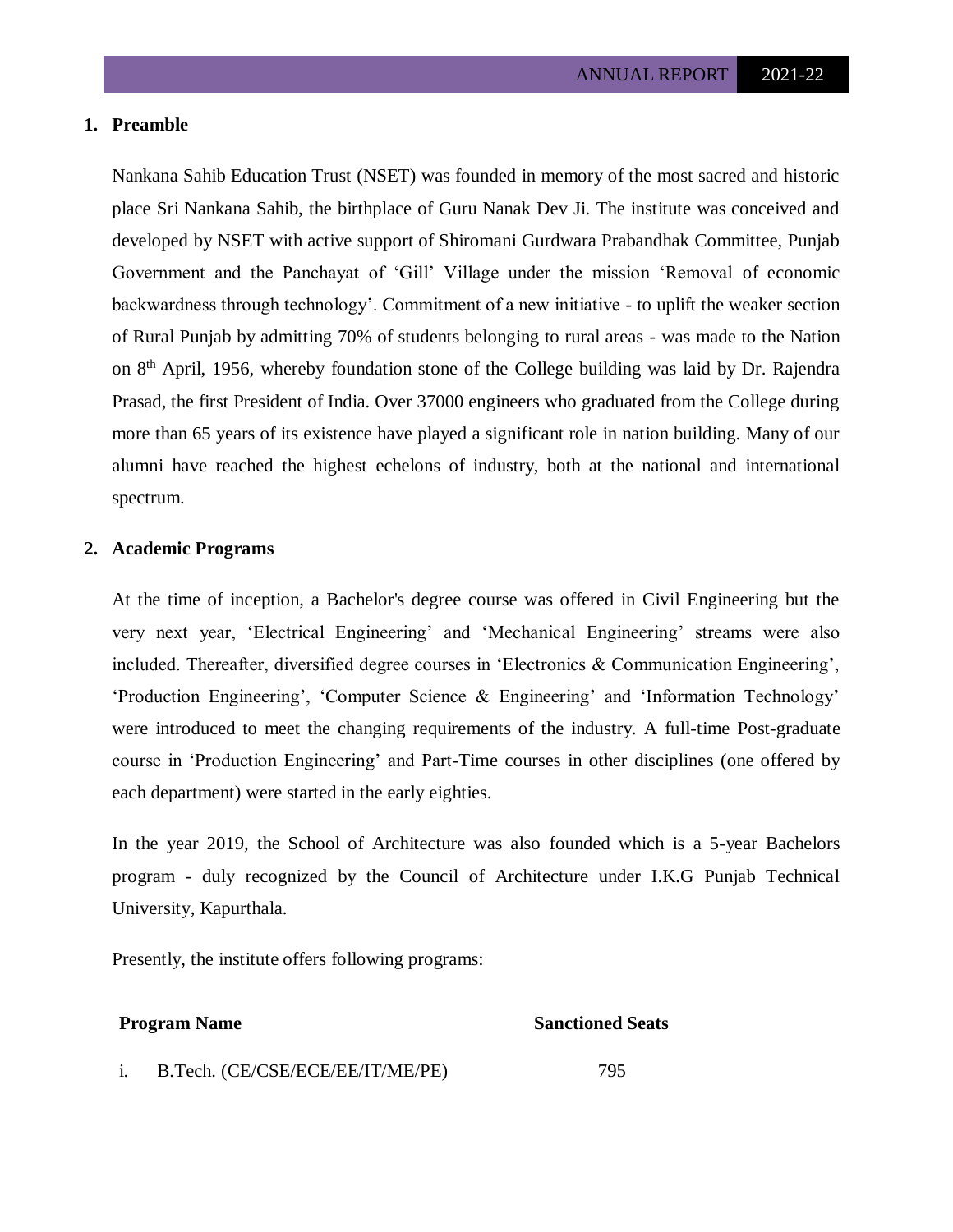| ii. BCA                                                                         | 60   |
|---------------------------------------------------------------------------------|------|
| iii. BBA                                                                        | 60   |
| iv. B.Arch.                                                                     | 40   |
| v. M.Tech.<br>(Struc./Geo.Tech/Env./CSE/ECE<br>/EE/Power/Production/Industrial) | 169  |
| $\mathbf{vi.}$<br><b>MBA</b>                                                    | 60   |
| vii. MCA                                                                        | 30   |
| viii. Ph.D. (CE/EE/ME) - under QIP                                              | 6    |
| <b>Total</b>                                                                    | 1220 |

# **3. Ranking/Accreditations**

In view of the consistent academic and research attainments of the faculty and students, the college has been highly ranked by different sources.

- a) **NIRF 2021** The institute was placed in the rank-band 201-250 (Engineering Colleges Category)
- b) **NIRF 2020** The institute was placed in the rank-band 251-300 (Engineering Colleges Category)
- c) Institute ranked  $3<sup>rd</sup>$  in Punjab and  $8<sup>th</sup>$  in India by CSR-GHRDC Engineering Colleges Survey in 2021.
- d) Institute rated **A** by **Swayam-NPTEL** based on NPTEL Online Certification Courses

The college possesses following accreditations:

a) **NAAC (A Grade)**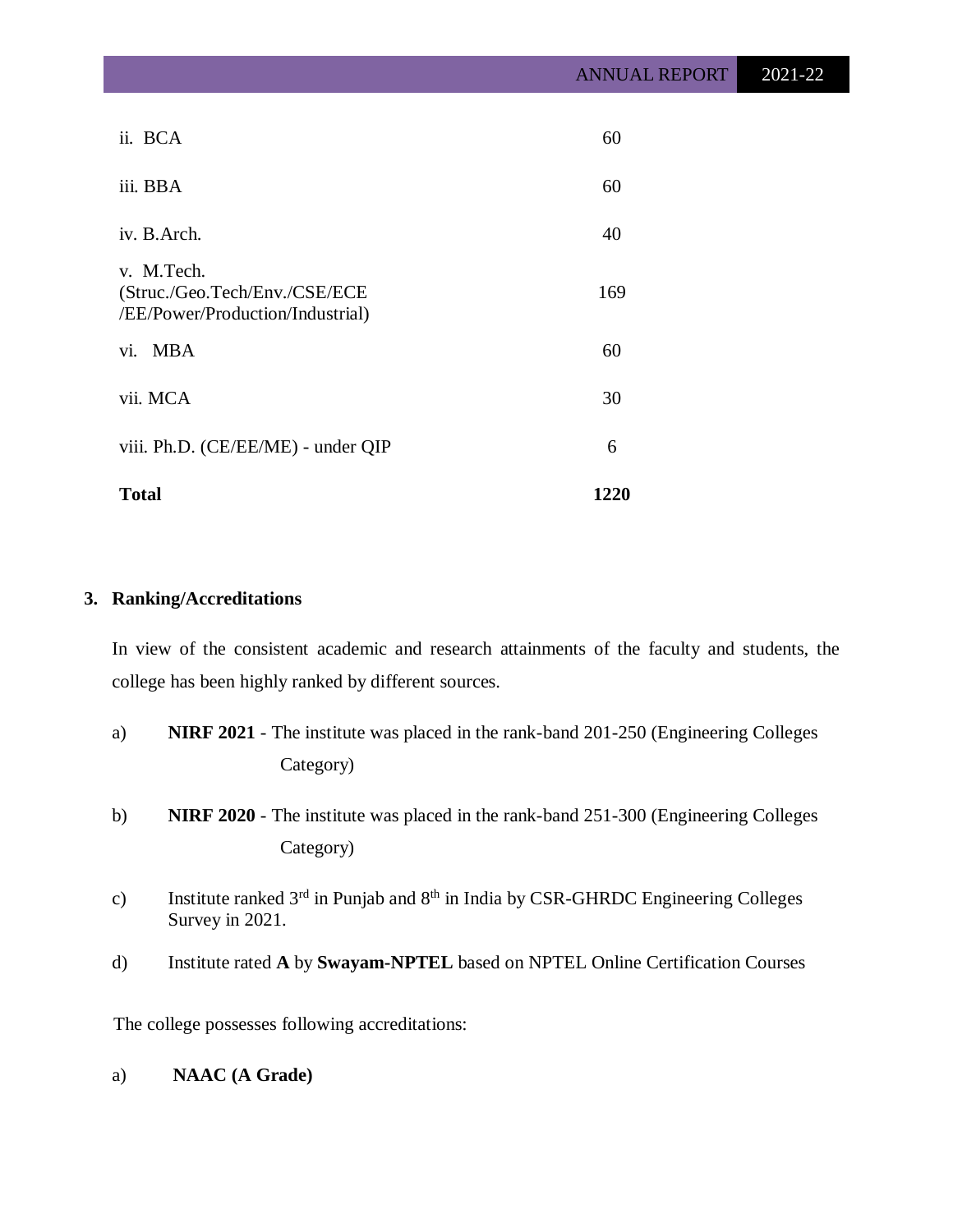- b) B.Tech. (Information Technology) program is accredited by **NBA** under TIER-I (Washington Accord)
- c) All Undergraduate courses are accredited by IEI
- d) The institute is registered by Intertek as conforming to the requirements of ISO 9001:2015
- e) The institute is recognized as Green Campus in UI green metric ranking for the third consecutive year

#### **4. Academic Autonomy**

The College was granted academic autonomy under 2 (f) and 12 (B) of UGC Act, 1956 in the year 2012 which has been further extended till 2022-23. Thus, we take need-based independent decisions to develop and modify the syllabi, incorporate new courses, conduct examinations and prepare results independently. The degree is awarded by IKG Punjab Technical University, Jalandhar.

# **5. Foreign Collaborations**

The college has entered into academic collaborations and exchange programmes for students and faculty with a number of foreign institutes. The MoUs in place include those with the following institutes/universities:

- *a)* Waikato Institute of Technology, New Zealand.
- *b)* Cambridge University, UK.
- *c)* San Jose State University, USA.
- *d)* UCT- the Arctic University of Norway

# **6. Infrastructure**

**a) Academic**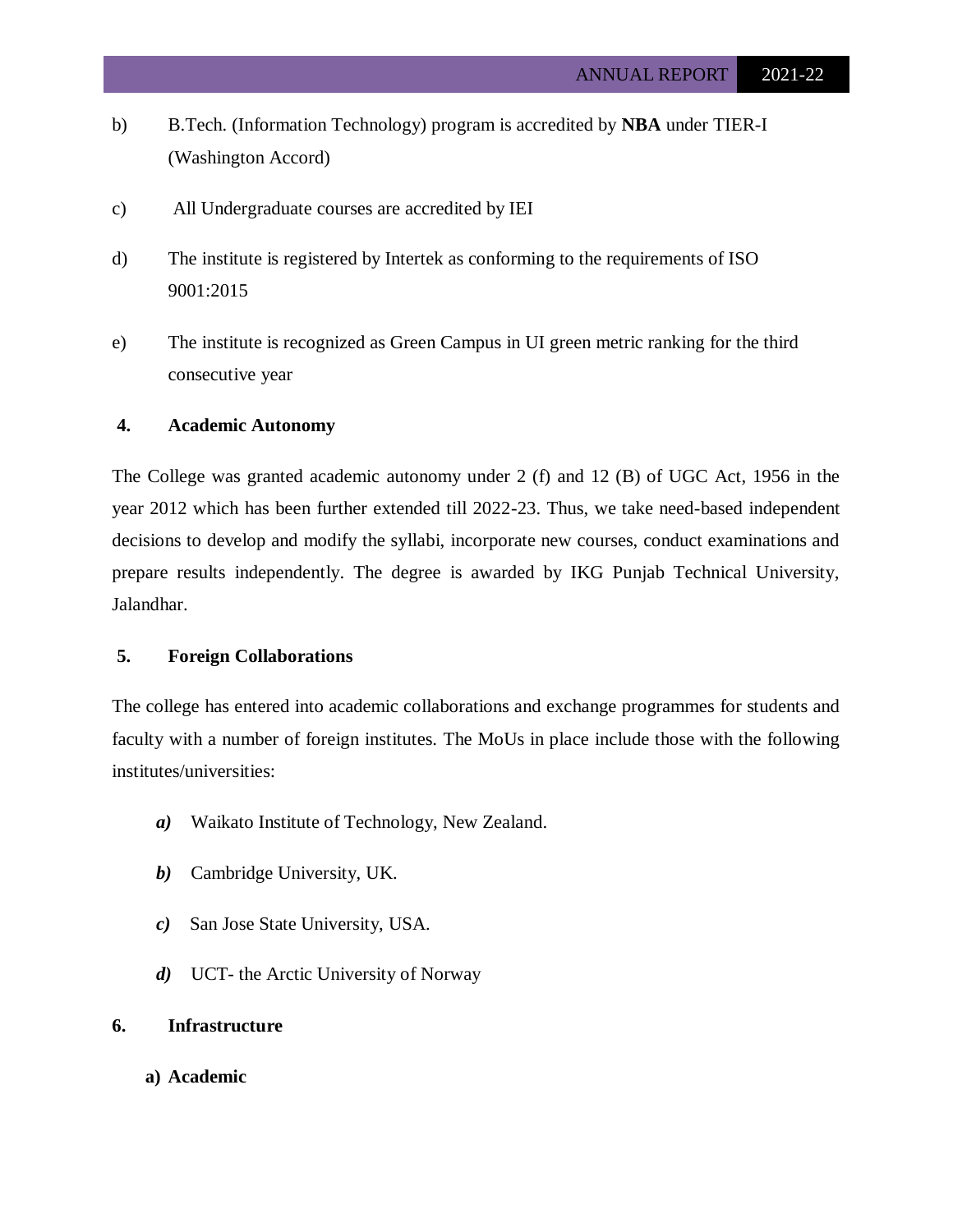In order to provide congenial academic milieu to the students, smart class-rooms, updated labs, adequately equipped workshops, modern seminar halls, air conditioned reading rooms in the library with access to the internet, departmental computer laboratories and a central computer center form an integral part of college infrastructure. The college has Wi-Fi facility in the whole campus area.

#### **b)Central Library**

The institution has a well-established Air-Conditioned Central Library having a rich collection of over 96000 books and subscriptions to 6929 online books, 07 print journals, 26259 online journals and 54 magazines. Also, there are departmental libraries in all the departments, catering to the academic needs of students and faculty. The main library has a working area of around 1800 sq.mt. There is a separate welfare section in the library dedicated to provide books to the financially weaker sections of the students. The books are classified according to DDC 23rd latest edition through Web Dewey service. Library is fully computerized with the E-Granthalaya software package which is an integrated multi-user library management system supporting all in-house operations of the Library. E-Journals worth Rs. 50 Lac are subscribed every year. On-line public access catalog facility is available at the Reference Desk. Library collection can also be accessed through Web OPAC at any terminal on the campus network. The reference collection of the library is continuously updated and augmented with acquisition of CD-ROM databases and access to on-line databases on the Internet. Library is also connected with DELNET for inter library loan and document delivery services. Central library is all set to start Institutional Repository services with D-space digital library software. Through this service research work will be accessible easily.

#### **c) Sports**

The institution has an outdoor stadium with an attached pavilion consisting of a 400 m grassy track and a cricket pitch. The complex comprises indoor gymnasium, table tennis hall, billiard room & guest rooms. There are well maintained Hockey, Football, Badminton, Lawn Tennis playgrounds and a swimming pool for the students to develop various dimensions of personality and wellness. We provide a competitive, safe and enjoyable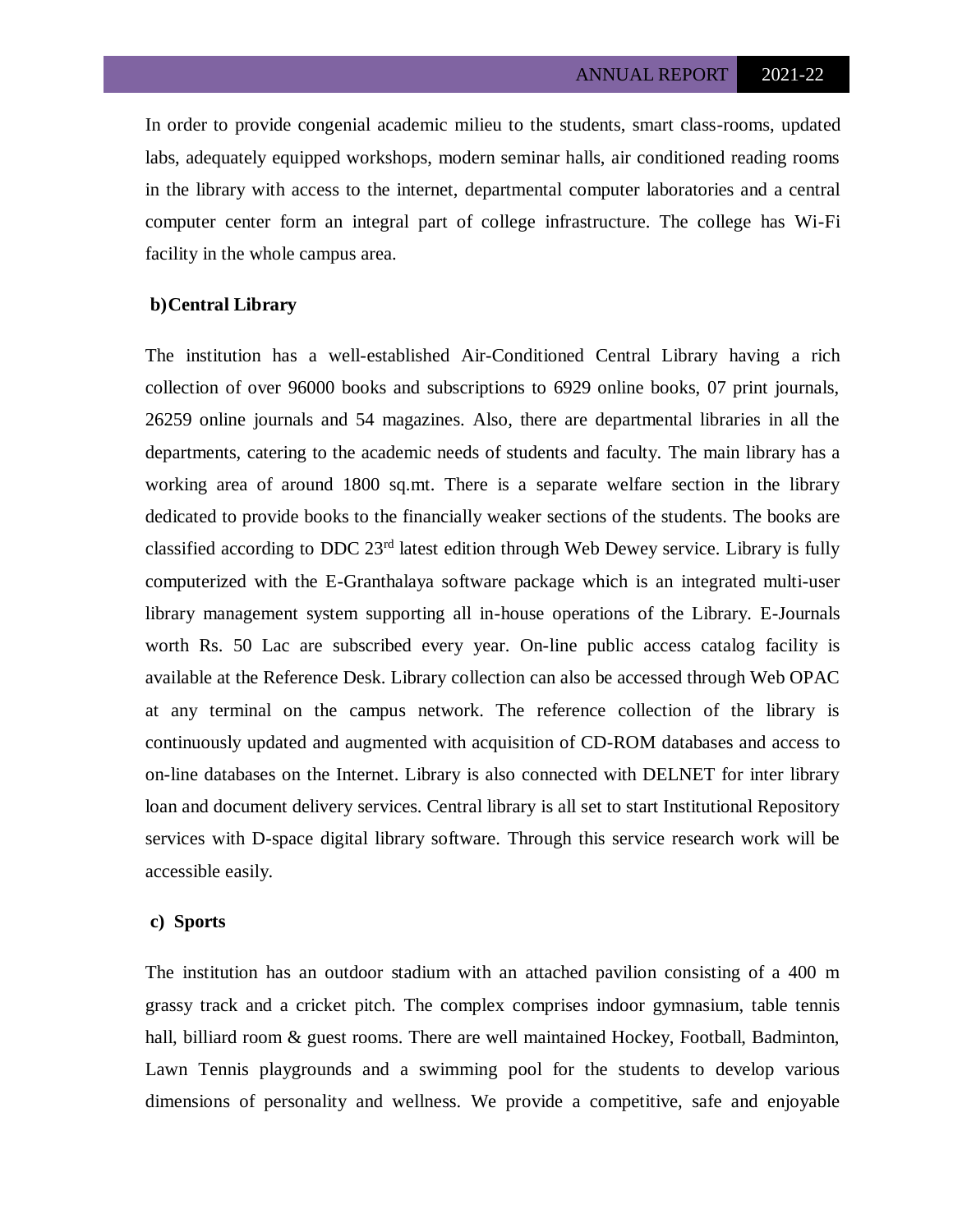atmosphere that encourages teamwork, leadership development and a life-long pattern of positive activity.

# **d) Residential**

Apart from the newly constructed multistoried hostel with the facility of an elevator, the college has two additional hostels for boys and an exclusive hostel for girls. The facility for accommodation on the campus for teaching and non-teaching staff is also provided.

#### **e) Cafes/Canteens**

The three cafes on the campus, besides a canteen, offer a variety of snacks/eatables at affordable rates to the students and the staff.

#### **f) Guest House**

The Alumni of the college who are spread all over the globe and occupy vantage positions have pooled their resources to construct a modern and well equipped guest house in the college campus.

#### **g) Gurudwara**

Besides the intellectual stuff which is dished out to the students in class rooms and laboratories, the students are motivated to seek spiritual consolation in the holy premises of college gurdwara. The foundation stone of Gurdwara Sahib was laid by Great Sant Isher Singh Ji in 1962.

# **7. Faculty Detail**

There are 201 faculty members who are arranged designation wise and qualification wise as shown below:

#### a) **Current Number (Designation Wise)**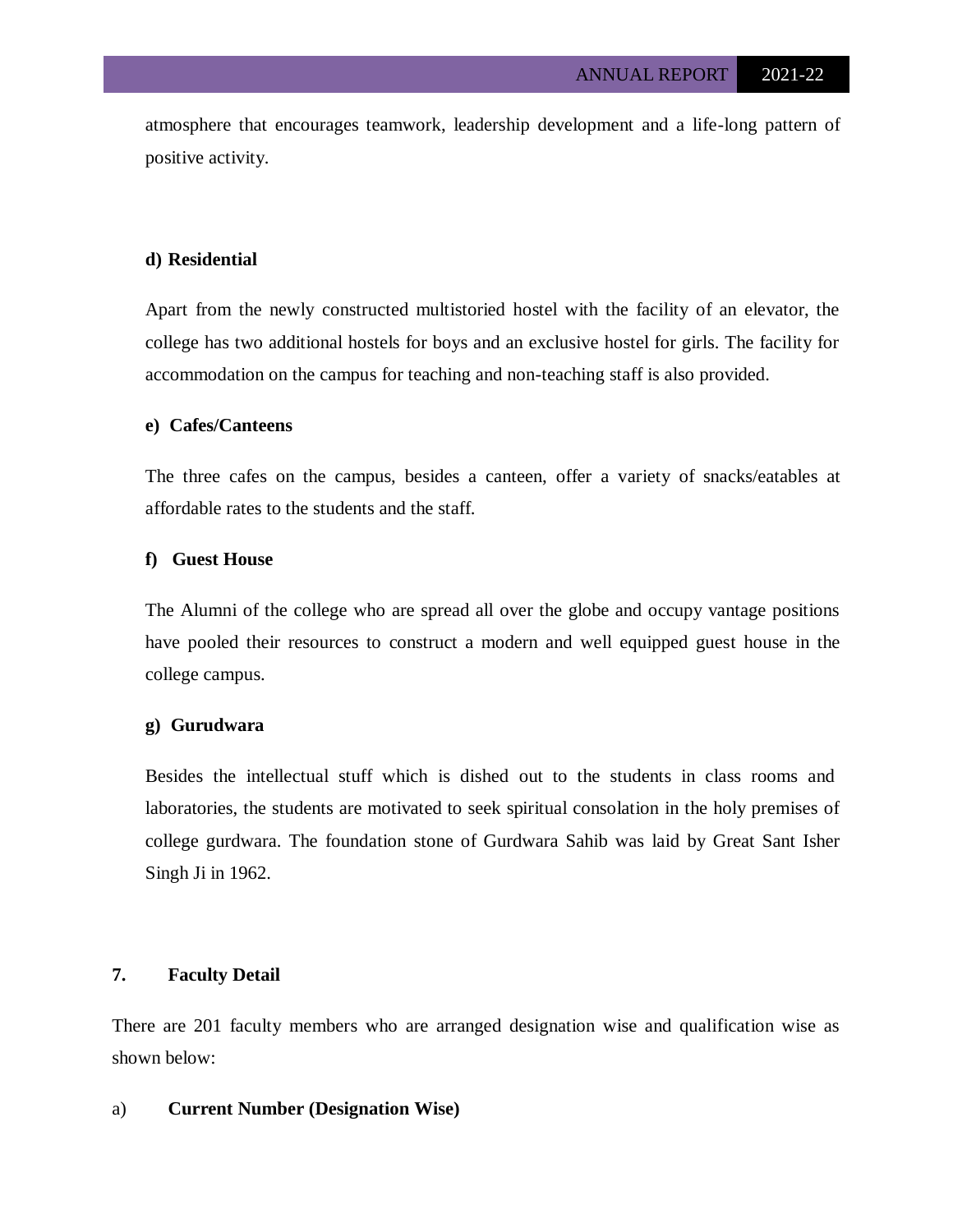| <i>i</i> . Professors            | 16  |
|----------------------------------|-----|
| <i>ii.</i> Associate Professors  | 20  |
| <i>iii.</i> Assistant Professors | 165 |

# b) **Current Number (Qualification Wise)**

| <i>i.</i> Ph.D.                                     | 64  |
|-----------------------------------------------------|-----|
| <i>ii.</i> Post Graduate<br>(M.Tech/MBA/MCA/Others) | 137 |

# **8. Research Activities**

# **a) Research Projects**

Various research initiatives - in the areas of smart grid technology, road safety, nonconventional energy, automation, computer aided manufacturing and image processing - are currently in progress. A centre of excellence for 'road safety' has also been set up in the department of Civil Engineering.

# **b) Research Publications**

Following number of research publications have been contributed by the faculty:

| Year               | 2020 | 2021 |
|--------------------|------|------|
| <b>Journals</b>    | 101  | 75   |
| <b>Conferences</b> |      |      |

# **9. Academic programs Organised**

All departments have taken initiative to hold workshops and faculty development programs. Three conferences including one international conference, twelve seminars and over thirty workshops/FDPs were organised during the last two years.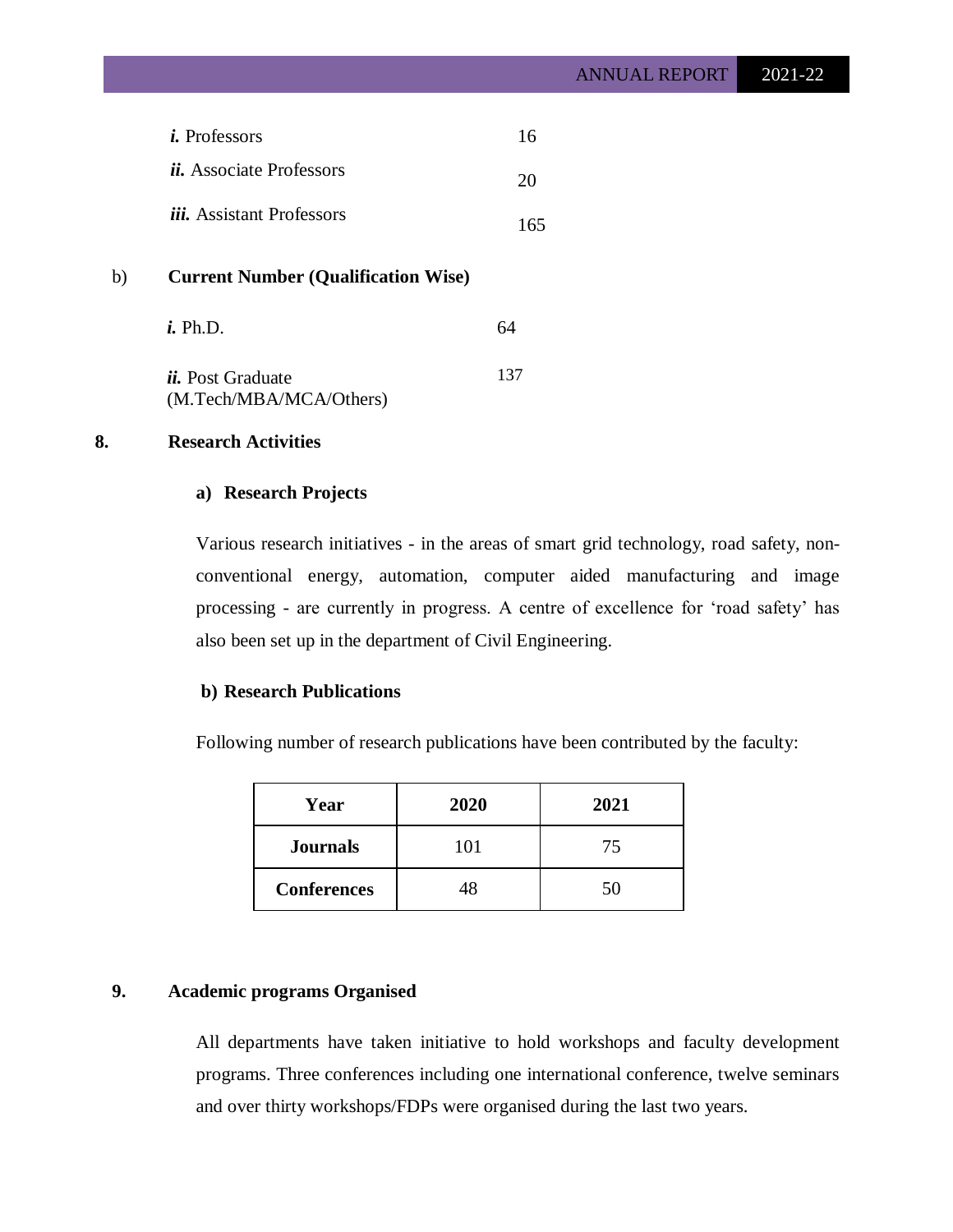To promote the culture of entrepreneurship, eight Entrepreneurship Awareness Camps, two Entrepreneurs Development programs and one Women Entrepreneurship Development program were conducted in the last year by Science & Technology Entrepreneurs' Park (STEP), an integral part of the institute. STEP has given flip start to around twenty eight Start-ups in the last five years. Currently, fourteen number of first generation incubators are running their enterprises in the premises of STEP.

### **10. Academic Distinctions/Awards**

### **a) PhD awarded**

Following faculty members completed Ph.D. degrees since 2019:

- Dr. Heena Malhotra, CE
- Dr. Hardeep Singh Kang, CSE
- Dr. Navneet Kaur, ECE
- Dr. Gurpurneet Kaur, ECE
- Dr. Harsimranjeet Singh Gill, ECE
- Dr. Sandeep Singla, IT
- Dr. Manjot Kaur, IT
- Dr. Raman Kumar, ME
- Dr. Deepinder Singh, ME
- Dr. Amrinder Singh Pannu, ME
- Dr. Chatwant Singh Pandher, ME
- Dr. Ramandeep Singh Sidhu, ME
- Dr. Harnam Singh Farwaha, ME
- Dr. Gagandeep Kaur Lotey, Applied Science

#### **b) Awards and recognitions**

- The institute was awarded a grant of Rs. 7 Crore under the TEQIP-III scheme of MHRD, Govt. of India.
- An Indian patent has been granted to the institute for developing a technology for wire cut electrical discharge machining.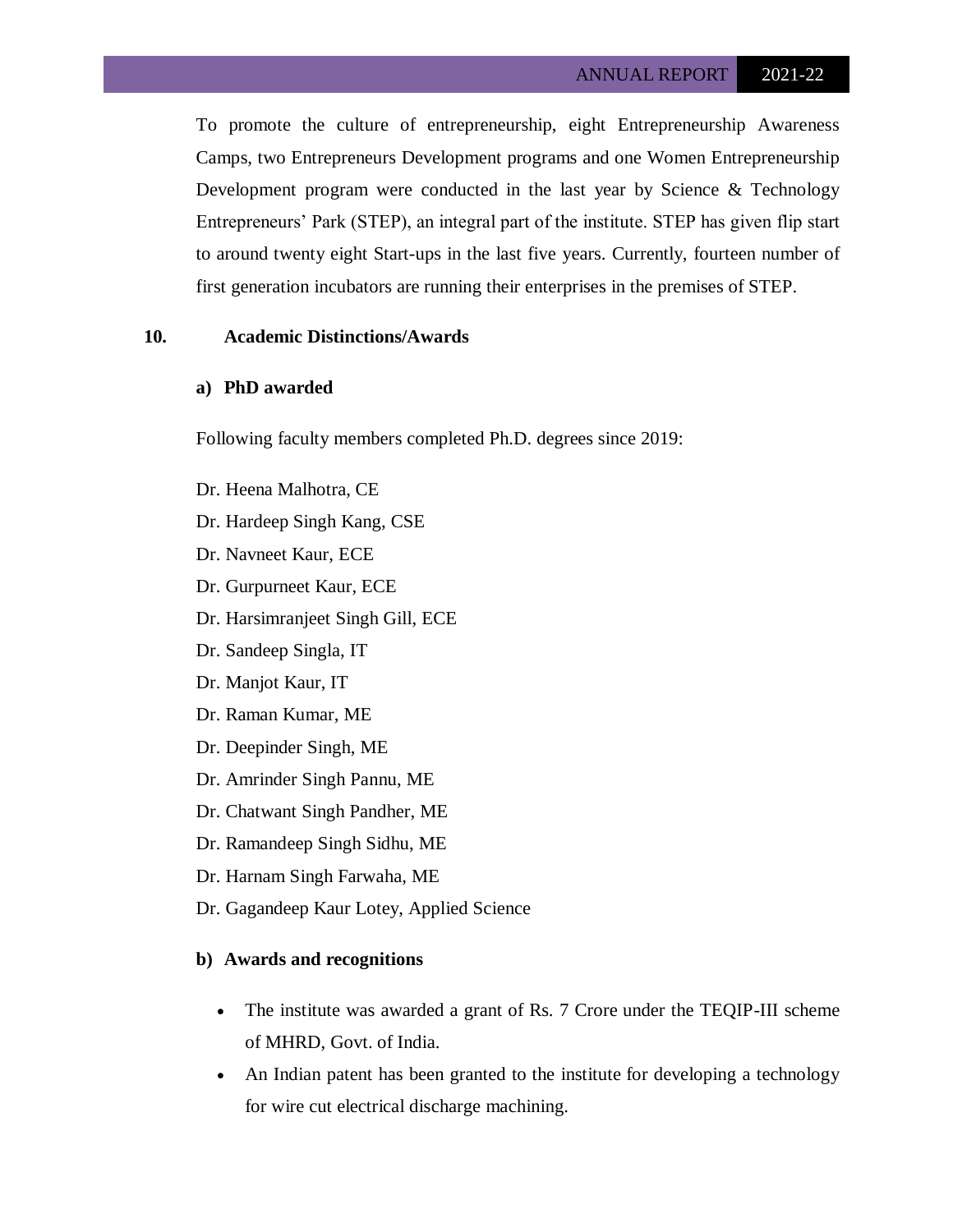- ISTE Section Best student Award in 2021 awarded to Ms. Saloni, Mr. Vipul Sharma, Mr. Jappanjot Singh and Ms. Ruchi
- ISTE Best Teacher Award won by Dr. Raman Sehgal, ME
- Three international patents (Australian) to Dr. Arvind Dhingra, EE
- Dr. Harvinder Singh from the department of civil engineering released a book on Structural Materials, published by Springer.

# **11. Infrastructure and Faculty Developmental Activities**

- A 500 kWp Grid connected roof top solar PV plant was installed on the main building of the campus and hostel Number 2. The plant is planned to result in a saving of Rs. 45 lacs per annum.
- New equipment to modernise the laboratories were added in Power Systems Lab and Microcontroller and PLC lab in Electrical department and in Central Workshop with the help of alumni.
- Centre of excellence for road safety in collaboration with Traffic Police, Punjab was set up in the Civil Engineering Department. Generous alumni have contributed to this endeavour.
- More than 250 faculty and staff members were sponsored to improve their skills through attending various workshops/FDPs/training programs, etc.

### **12. Testing and Consultancy Services**

The institute has a vibrant consultancy cell that caters to the needs of government, industry and individuals. The details are as given below:

### **a) Consultancy Services Offered**

- *i.* Structural Design
- *ii.* Soil Investigation
- *iii.* Material Testing
- *iv.* Surveying
- *v.* Energy Auditing & Management
- *vi.* Motor Testing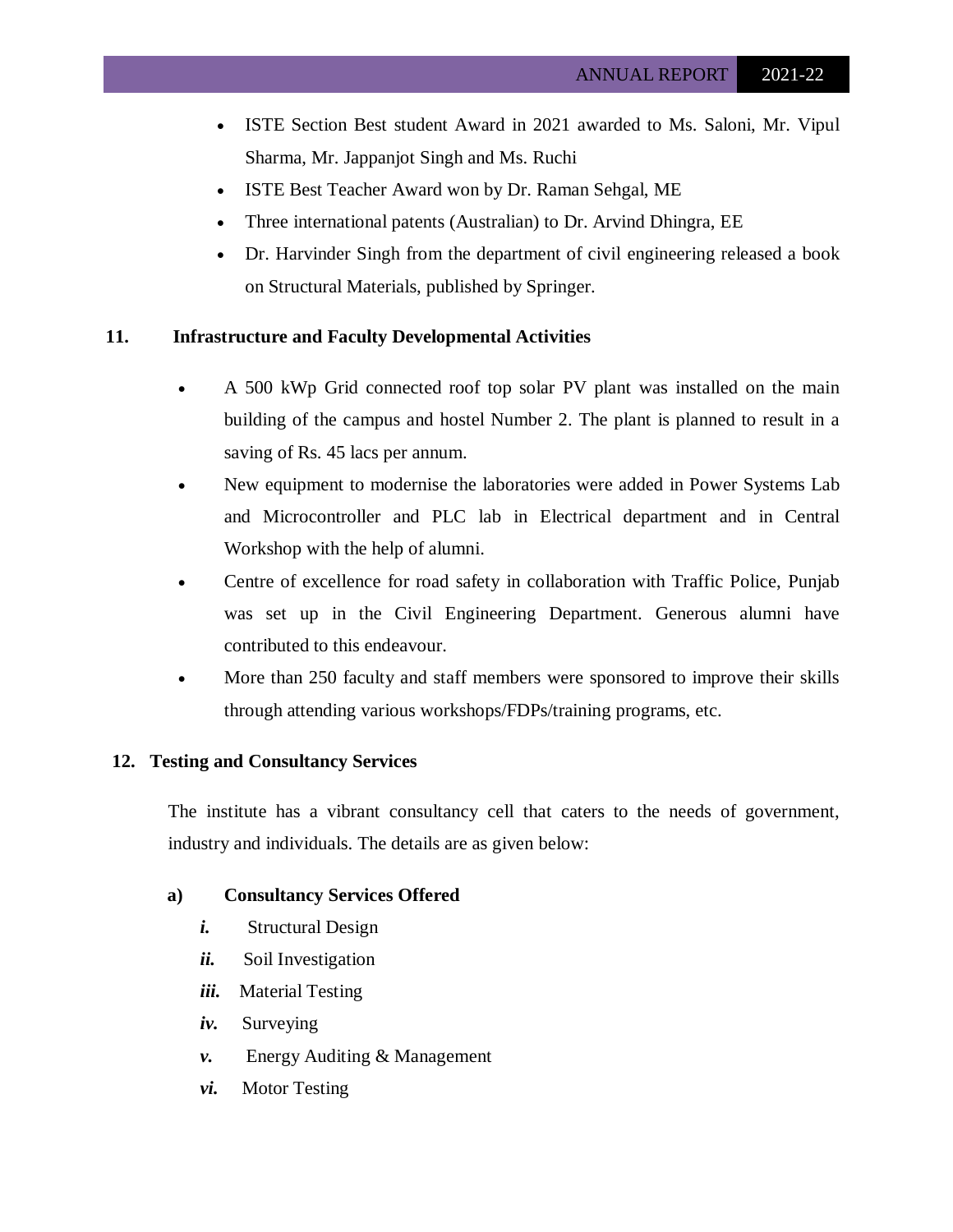*vii.* Pump testing

# **b) Revenue Earned**

The consultancy cell earned revenue of Rs. 3.23 crores by providing extensive consultancy services to various government and industrial sectors during the year 2020-21.

# **13. Training and Placement Record**

Continuing with the excellent record of placements, the training and placement cell of the college was instrumental in getting all eligible graduates placed. More than forty companies visited the campus for recruitment and around 380 students have been placed till date. The major companies visiting the campus were Accenture, TCS, Cummins, Saint Gobain, Thermax, Trident, BYJU's, Hewlett Packard, Jaro and Zydus. The annual package offered varied from Rs.5.5 lakhs to Rs 18.0 lakhs per annum.

### **14. Events Organised**

- a. Two weeks induction program was organised for the 2021 admission batch as per new guidelines of AICTE.
- b. Besides regular alumni meet, other meets for Silver Jubilee Batch and Golden Jubilee Batch were organised in November 2021.
- c. Students from civil and mechanical engineering departments visited 'Atal Tunnel' under YUVAK project grant from the AICTE.
- d. Over seventy events including seminars, workshops, expert talks, FDPs, training programs were organised.

# **15. Student Achievements**

# **a. Academic Result**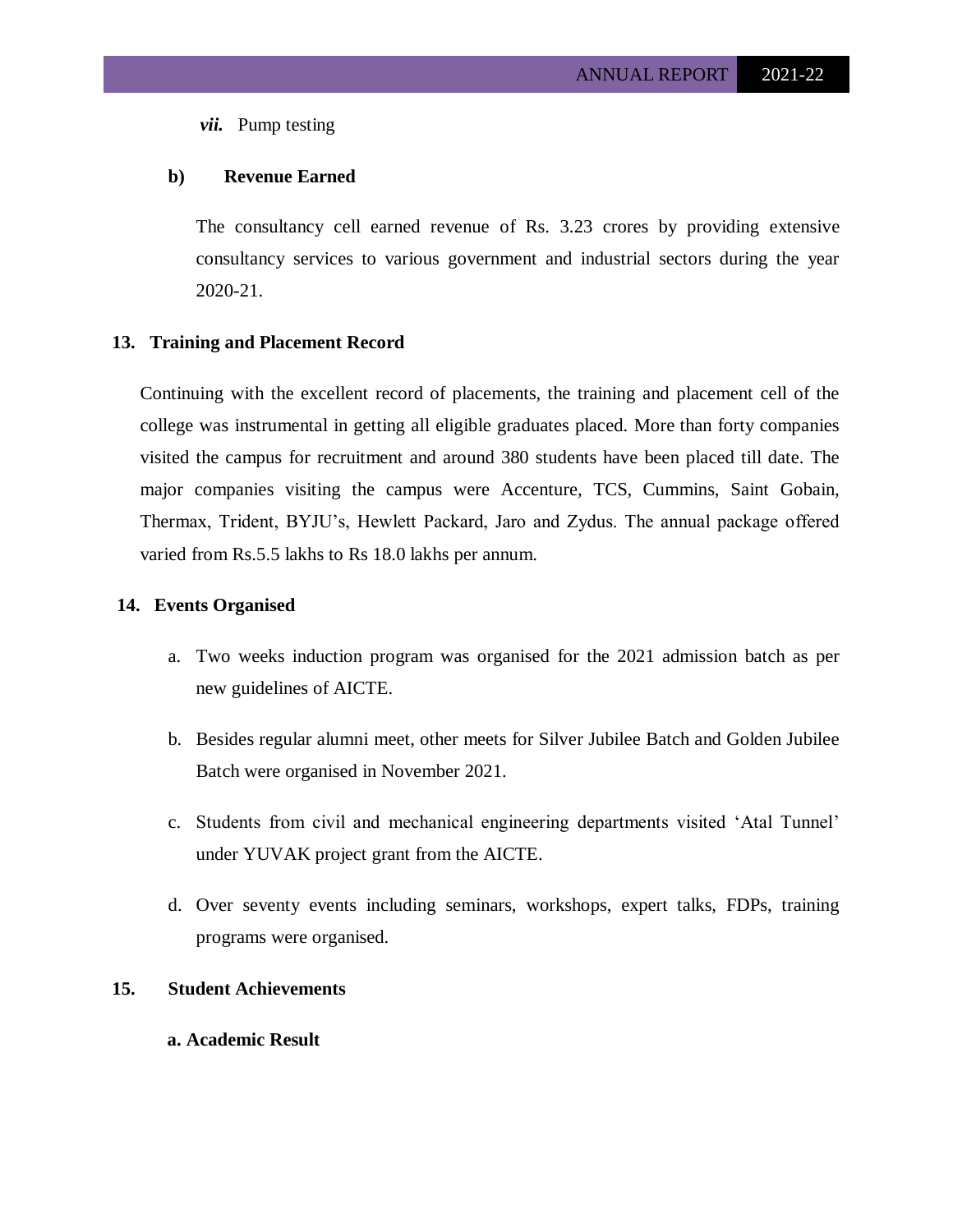Our students have been performing consistently well in the university examinations. The overall pass percentage for the last three batches is as follows:

| Batch   | <b>Pass Percentage</b> |
|---------|------------------------|
| 2015-19 | 76.40%                 |
| 2016-20 | 89.80%                 |
| 2017-21 | 94.30%                 |

### **b. Recent Student Achievements at National Level**

 Arjun Sharma of Batch 2014-18 of Department of Civil Engineering cleared IES conducted by UPSC by securing an all India rank of 42.

#### **c. Extra/Co- Curricular Achievements**

- Tanya Sharma and Simran Kaur Rajpal, both students of M.Tech. (Power Engineering) won first prize in national level competition organised by NITTTR, Chandigarh
- Mayank Bakshi and Puneet Singh Bedi, Students of B.Tech. (Electrical Engineering) won first prize of Rs.10000/- in energy conservation design project competition organised by Punjab Energy Development Agency (PEDA), Chandigarh
- Six teams of students from our institution participated in the National level Smart India Hackathon, 2020 event.

#### **d. Sports**

Sports have always been the strength of the institute. Sports activities are regularly conducted in both semesters every year. In the session 2019-20, prior to COVID-19, the college bagged a cash award of Rs. 2.00 lakh for winning the IKG PTU Overall combined Championship Trophy (Men & Women) that we won consecutively for the eighteenth time.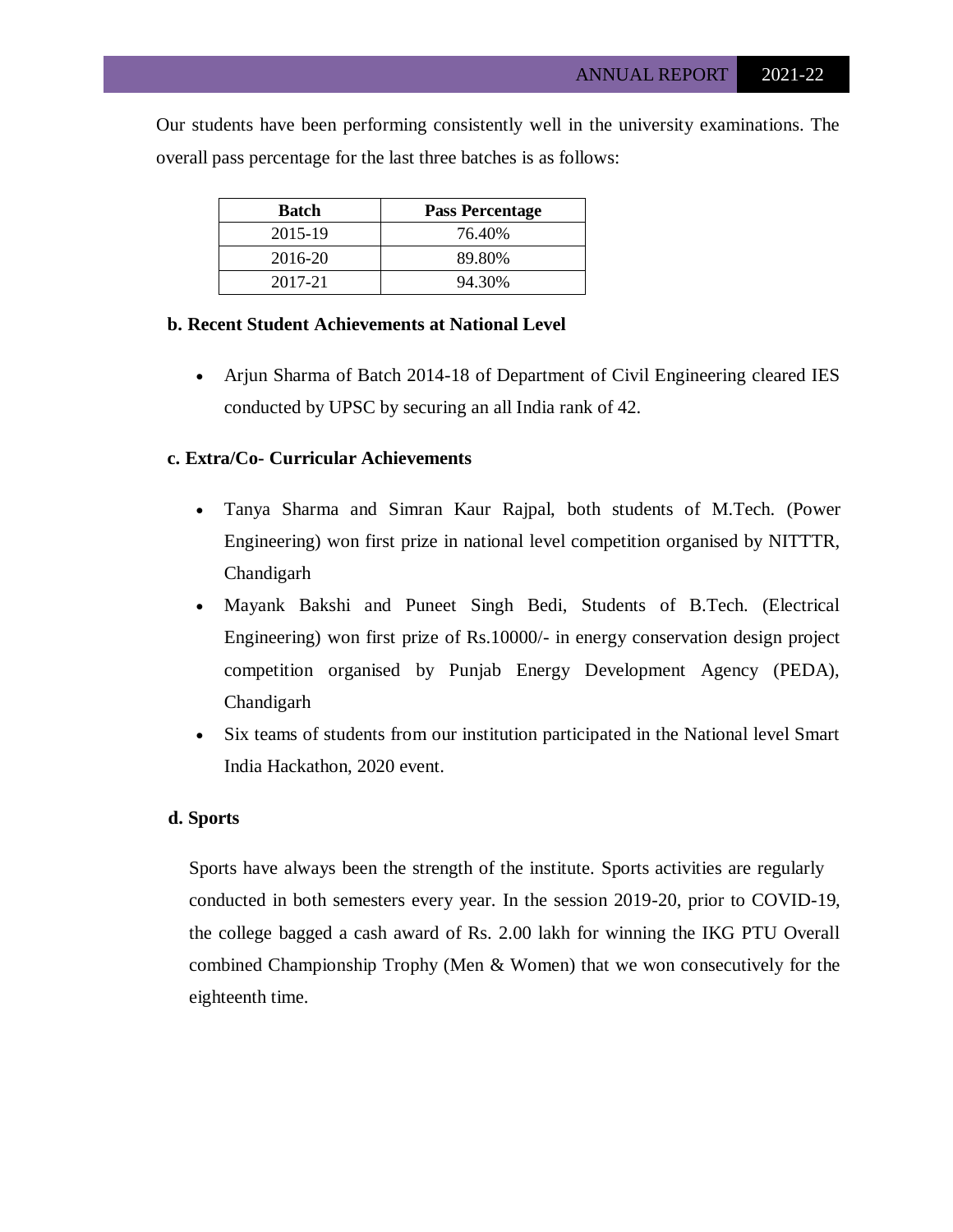Thirty five students of our college represented IKG PTU in various tournaments at All India/North Zone Inter-varsity level in the session 2019-20 and five students in session 2021-22.

Harshveer Singh Sekhon of the business administration department won different medals at the National Road Cycling Championship held at Mumbai in March 2021, and was declared "Best Cyclist" in the same competition. Same year, he again became a medalist in the All India Track Cycling Championship held at Punjabi University, Patiala in December 2021. Currently, he is in 'India Camp' and is training hard for the Common-Wealth Games and Asian Championship.

The college athletic meet is an annual mega event whereby students are awarded prizes for their performance in various events. During the session 2021-22, Jappanjot (CE) and Anu Grewal (IT) were declared Best Athlete whereas Jaspinder Singh (EE) and Jaismeen Kaur Toor (B.Arch) were declared 2nd Best Athletes.

Regarding sports infrastructure development, the new Boys Gymnasium was made operational during 2020-21.

# **16. Student Forums/Bodies/Activities**

#### **a) NSS**

Special lectures were conducted by the institute for students and staff to provide them information on constitutional obligations: values, rights, duties and responsibilities of citizens. Various national days were celebrated in the institution like Republic Day, Independence Day, Teacher's Day, Engineer's Day, and Constitutional Day. Year 2020 and 2021 were affected by various Lockdowns and restrictions but still college was able to celebrate on few occasions including Republic Day, International Women's Day, Sikh Environment Day, Independence Day, Constitution Day (Samvidhan Divas) of India, Teachers' Day, Engineers' Day, etc.

# **b) NCC**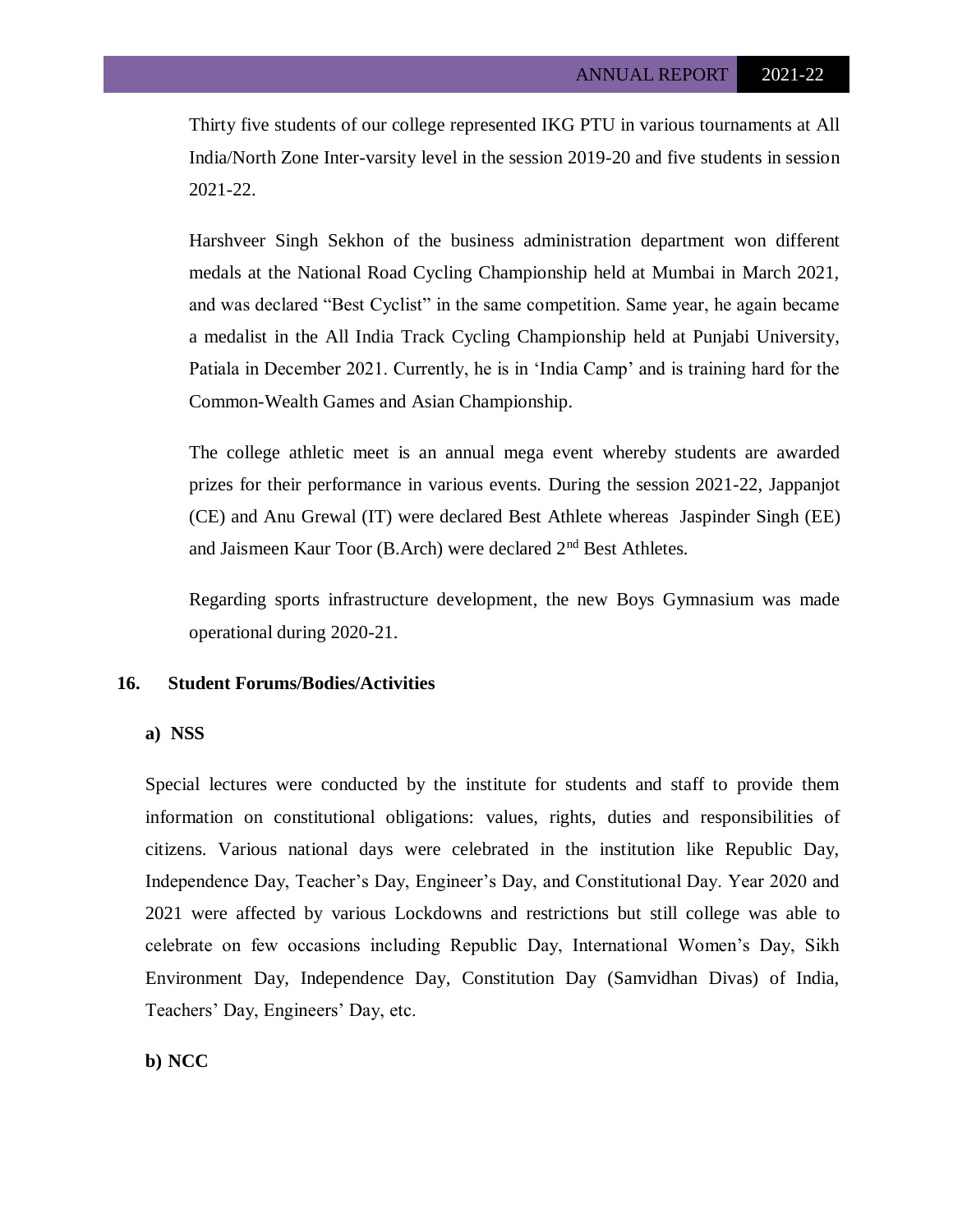The NCC Unit of the college comprises 306 cadets for Army and 35 cadets for air wing. The cadets attended the mandatory NCC Training Camps. More than a dozen cadets have qualified NCC-C Certificate which is a gateway to entry into Armed Forces in the Officer Cadre. Yoga Day was celebrated. Two ten days' camps at State level were organized in which more than 500 cadets participated. Two cadets were selected through SSB Examination for commissioning in the armed forces.

#### **c) Students Chapters**

The college has well established and vibrant students chapters of various national and college level organizations viz. IEEE, ISTE, IETE, SCIE, SAE, CSI, ACES. In addition to these, we have various clubs to hone the personality  $\&$  skills of the students which include photography club and cultural club.

### **17. College Magazine and Newsletter**

With a view to inculcate the creative writing skills of the students, the College Magazine spread over three sections in English, Hindi and Punjabi is brought out each year. It provides a platform to the students to demonstrate the art of narration of stories, anecdotes, poems and readable jokes apart from the articles bordering on technical subjects and matters of common interests to the students. Each section of the magazine has Student Editors on the board who are supervised by the senior teachers for honing the skills of the budding writers. The pictorial magazine provides graphic details about various events and activities organized by different departments/clubs/societies etc.

Besides this, every year, a newsletter capturing an admirable kaleidoscopic view of collaborative journey of strivings and accomplishments of faculty and students is released. I am delighted to announce that the latest version of college e-newsletter has been released with a new makeover. The newsletter is compiled and released using a collaborative platform GitHub. This newsletter is one such platform enabling us to showcase unswerving efforts put by our competent faculty and students while staying steadfast on their ongoing march of attaining excellence in their respective fields. To my mind, education is not just a process of giving knowledge for a future job but a lifelong process which enriches minds